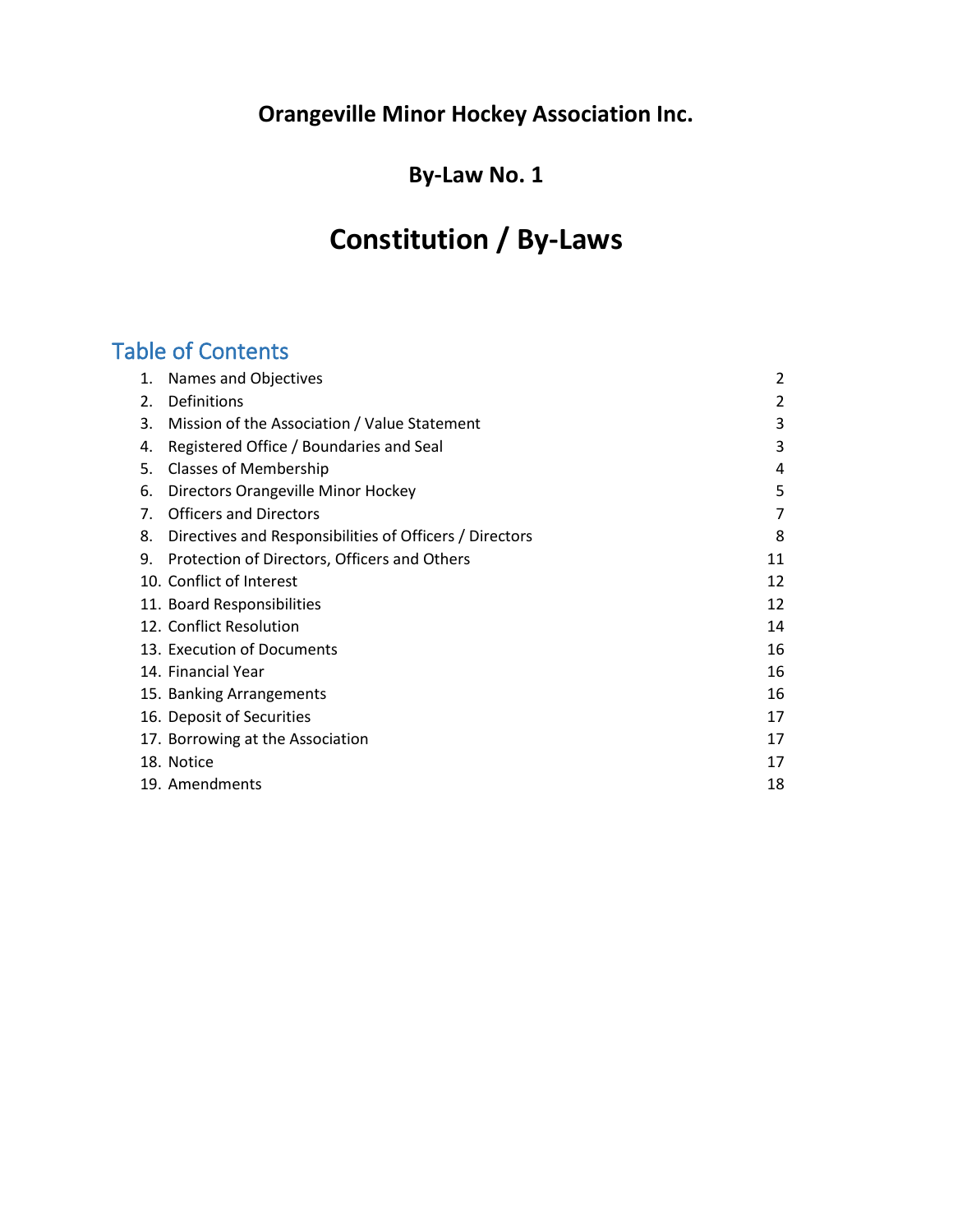# **By-Law No. 1**

A By-Law relating generally to the conduct of the affairs of the Orangeville Minor Hockey Association Inc.:

Be it enacted as a By-Law of Orangeville Minor Hockey as follows:

# 1. **Name and Objectives**

- 1.1 Name: This organization shall be known as Orangeville Minor Hockey Association (OMH).
- 1.2 The objects of the OMH, are to establish, maintain, and conduct an athletic club; to promote, amongst the members of the OMH and others, an interest in athletic games, recreation and sports, and to encourage the development of each individual participant and members; and promote games and sports and, the game of hockey, and to arrange matches and competitions and to offer to grant and contribute towards prizes, awards and distinctions; and receive and acquire and hold gifts, donations, legacies and devises.

# **2. Definitions**

- 2.1 In the By-Law, and all other By-Laws and Resolutions of the Association, unless the context otherwise requires:
	- a) "Ad Hoc" means a particular type of committee; one, which is formed to deal with a particular issue, and is disbanded after the issue is resolved. These committees provide measures to solve problems that are not resolved by ordinary processes of the organization to which the committee belongs;
	- b) "Association" means Orangeville Minor Hockey Association Inc. (or such other name as the Association may in the future legally adopt);
	- c) "Board" means the Board of Directors of the Association;
	- d) "Chair", Chairperson means the Association President or their designated representative;
	- e) "Committee" means two (2) or more persons assembled under the provisions of Article 12 to consider, investigate, take action on, or report on the subject matter for which they were assembled;
	- f) "Corporations Act" means the Corporation Act R.S.O. 1990, Chapter 38, and any statute amending or enacted in substitution therefore, from time to time;
	- g) "Director" means an individual who has been Elected or Appointed to the Board of Directors of the Association;
	- h) "HC" means Hockey Canada (or such other name as the HC may in the future legally adopt);
	- i) "In-Camera" means a meeting that is convened where there is a need to conduct privileged discussions, protect the confidentiality of matters discussed, protect the privacy of an individual or individuals, allow free discussion on sensitive issues, or have an off-therecord discussion;
	- j) "Members" means all classes of membership in the Association as provided for in Article 5;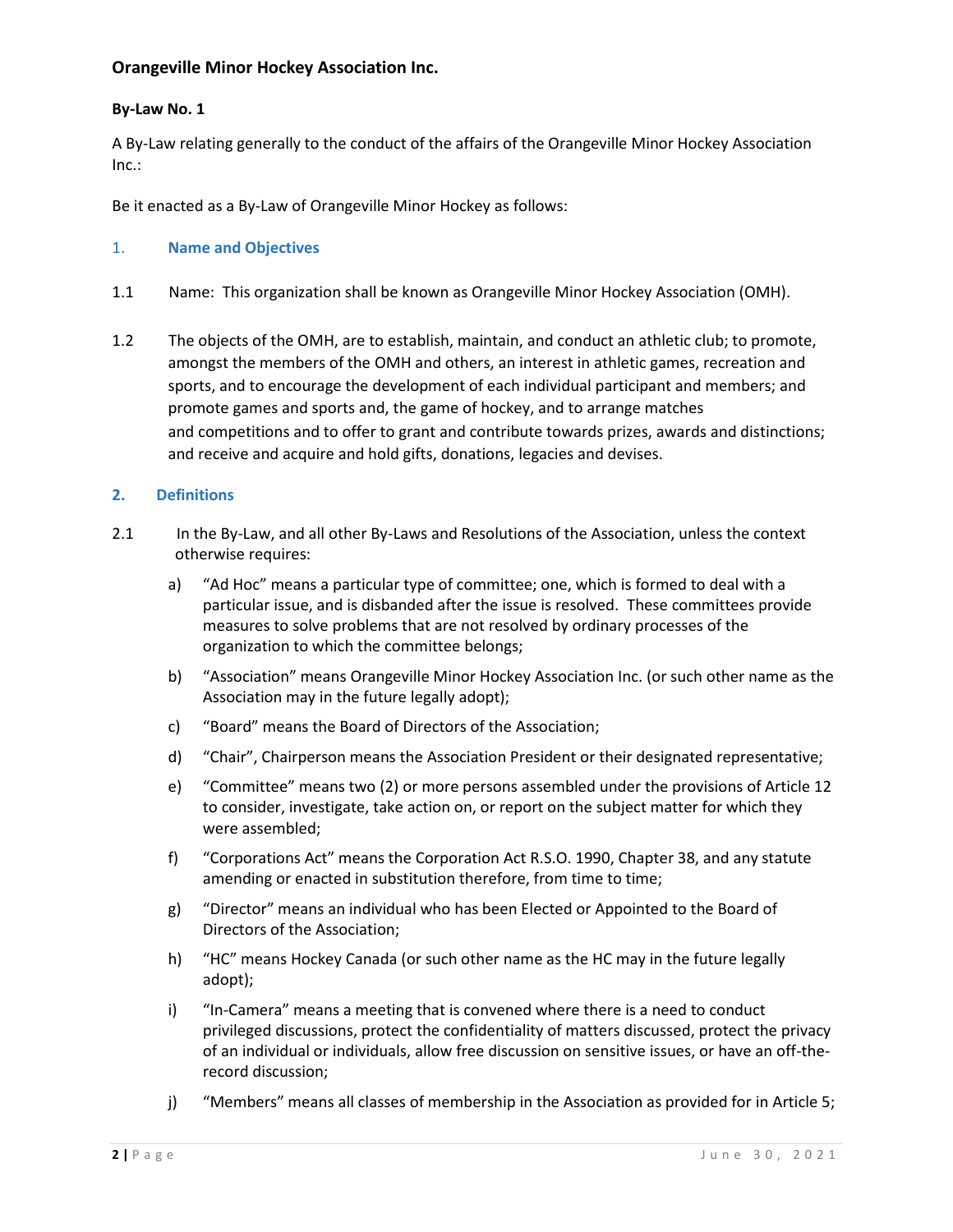- k) "Member in Good Standing" means no outstanding fees or monies owing to OMH, no outstanding OMH property, no outstanding litigation taken against the Association, not the subject of a disciplinary investigation or sanction by OMH;
- l) "Officers" mean the individuals who hold the offices;
- m) "OHF" means the Ontario Hockey Federation (or such name as the OHF may in future legally adopt);
- n) "OMHA" means Ontario Minor Hockey Association (or such name as the OMHA may in the future legally adopt);
- o) "Parent/Guardian" will be defined as the parent/guardian who resides at the address of the registered player;
- p) "Policies" means written statements governing issues affecting the affairs of the Association, which have been considered and approved by the Board of Directors of the Association;
- q) "OMH" means Orangeville Minor Hockey Association Inc.;
- r) "TCMHL" means Tri-County Minor Hockey League (or such name as The TCMHL may adopt in the future)

All terms defined in the Corporations Act have the same meaning in this By-Law and all other By-Laws and Resolutions of the Association.

The Boundaries are set out by the OMHA as set out by and on record with the OMHA.

# **3. Mission of the Association / Value Statement**

3.1 The purpose of the Association is to organize, develop and promote ice hockey for the youth of the Town of Orangeville and surrounding area.

The following statement encompasses the pillars upon which sport in our community is organized and played and the overriding principles governing the organization of the Corporation and the operation of its hockey programs. These values must be maintained in a strong, consistent fashion. They are the foundation of the Players Bill of Rights and the basis for our Code of Conduct that governs member participation on a day-to-day basis. The Corporation's values may be stated in the following way:

3.2 To play our game as a team, and conduct ourselves both on and off the ice, always with a sense of fair play, consistent with the principles of good sportsmanship, with dedication and commitment and in the spirit of friendly competition, while being gracious in victory as well as defeat.

# **4. Registered Office / Boundaries and Seal**

4.1 The Corporate Seal of the Association shall be in the form as the Board may by resolution from time to time adopt, and shall be entrusted to the Secretary of the Association for its use and safekeeping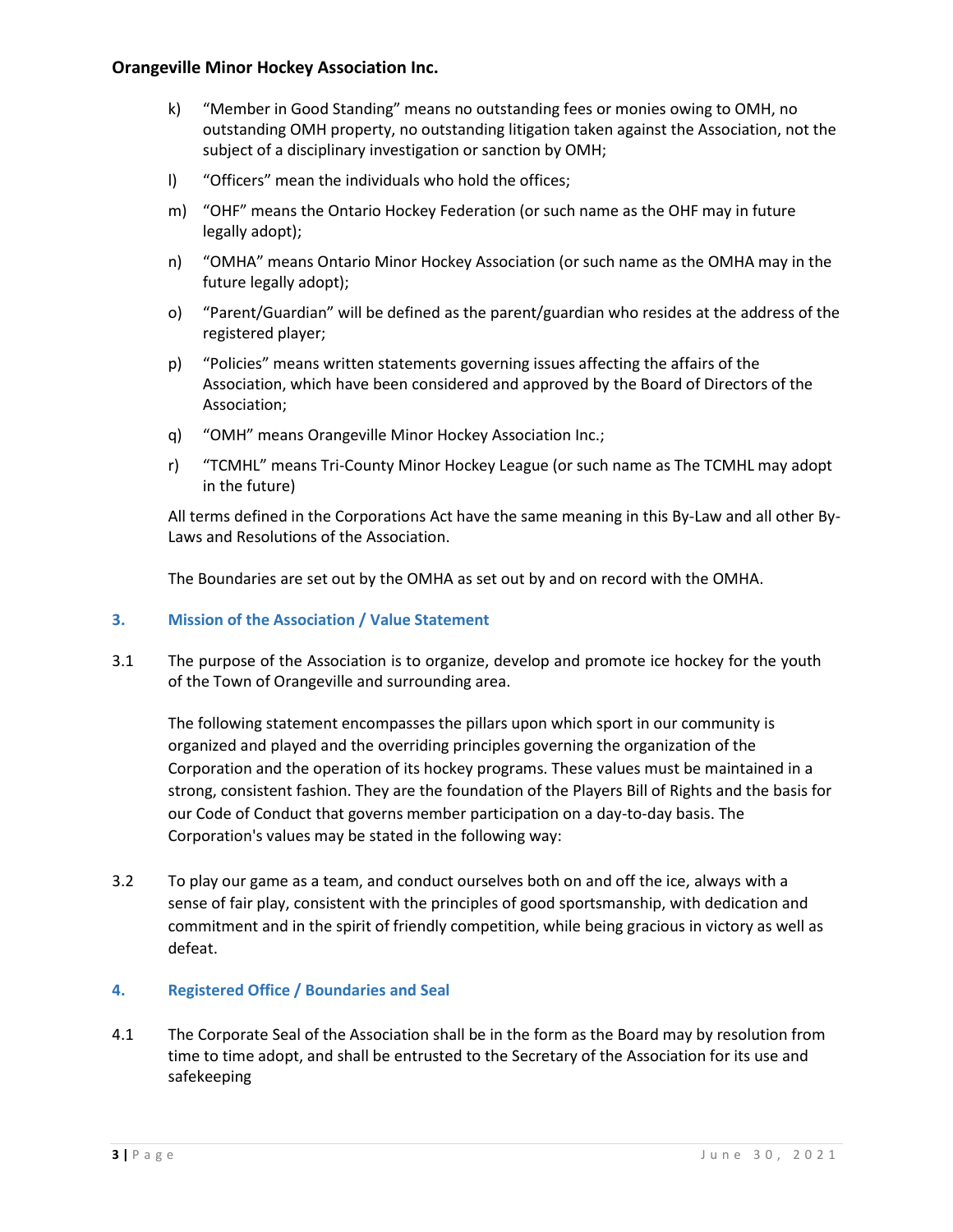4.2 The registered head office of the Association shall be in the Town of Orangeville, in the Province of Ontario and thereafter as the Association may from time to time determine by special resolution of the members pursuant of the Corporations Act

 The Association office and the mailing address shall be: 275 Alder Street Orangeville, Ontario L9W 5H6

- **5. Classes of Membership**
- 5.1 Membership in the OMH shall be comprised of the following classes:
	- a) Active Membership; b) Parent/Guardian membership; c) Honorary Lifetime Membership;

Membership in the OMH shall be limited to persons who meet the qualification of one or more of the above classes. For greater certainty, provided the qualifications for membership are met, there shall be no restriction on any person being a member of more than one class described above.

- 5.2 Membership Year. The membership year for each member of the OMH shall commence upon valid registration and terminate after the AGM the following year. The registration date shall be set annually by the Board of Directors.
- 5.3 Membership Dues. Membership dues shall be determined by the Board of Directors.
- 5.4 Termination of Membership. Membership in the Corporation shall not be transferable and shall cease where a member resigns, dies and / or fails to pay required dues or registration fees.
- 5.5 Active memberships shall include all elected or appointed Officials, Directors, Conveners, Coaches, Managers and Trainers for the current season.
- 5.6 Parent/Guardian memberships shall include all parents and or legal guardians of registered players in good standing.
- 5.7 Honorary Lifetime memberships may be granted to an individual who has rendered extraordinary or distinguished service to the OMH.
- 5.8 Class Voting. For greater certainty and notwithstanding that an individual may belong to more than one membership class described above, he or she shall be entitled to only one vote on any matter to be decided by the entire membership and only one vote on any matter to be decided by any class or classes of members. Any member of a class may vote on an issue before that class even if that member is also a member of another class.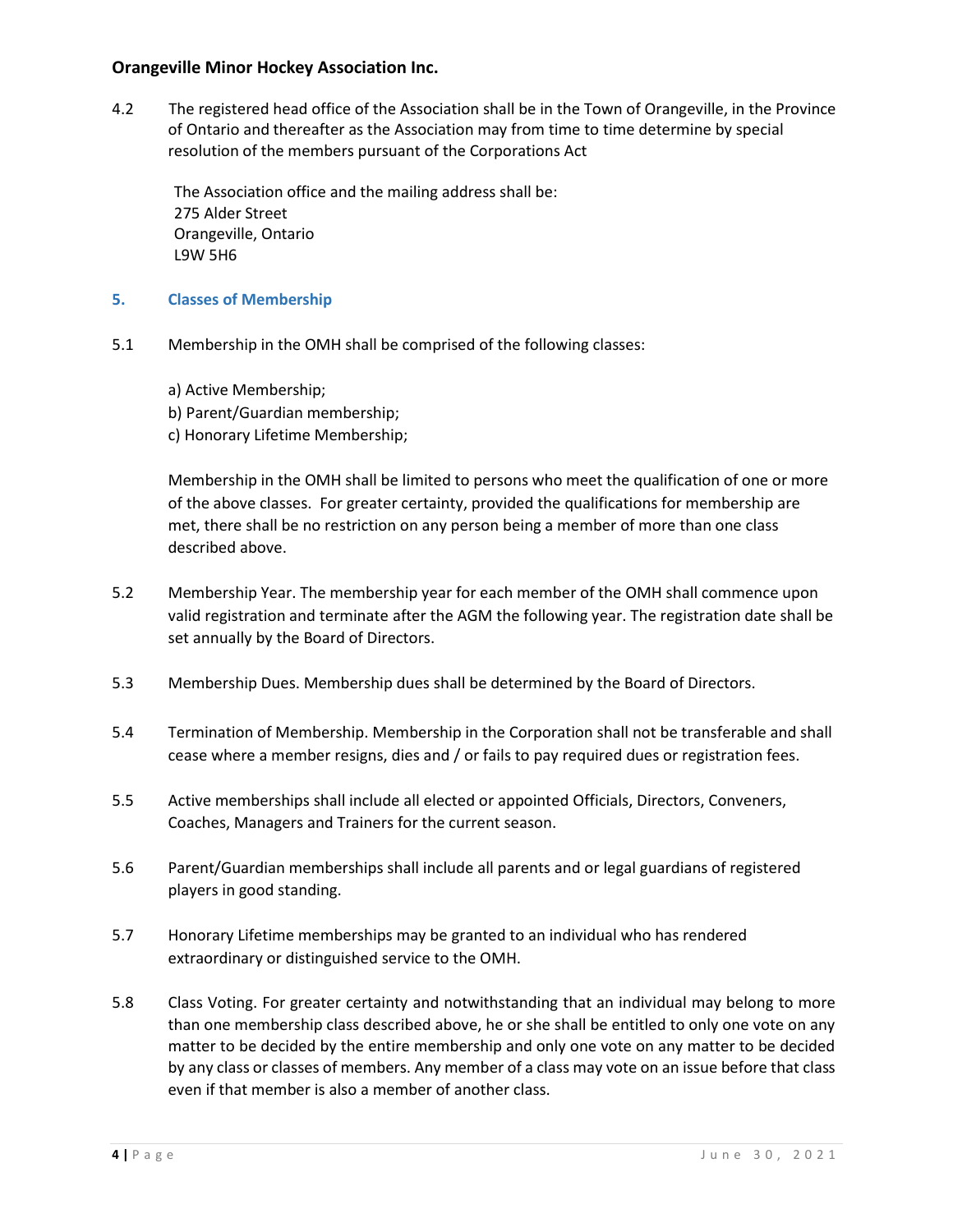- 5.9 Voting on Class Specific Issues. Membership Class-specific issues shall be voted upon only by members of the specific class and general members.
- 5.10 Members of OMH have the following rights;

 To vote on any issue of general concern to the OMH, if the member is over the age of 18; To pay any membership dues or registration fees levied by OMH;

 To abide by the Letters Patent, this By-Law, the Players Bill of Rights, the Code of Conduct, other by-laws of the Corporation and the rules and regulations pertaining to the playing of hockey through the Corporation from time to time established by the Board of Directors.

# **6. Directors of Orangeville Minor Hockey**

- 6.1 The minimum number of Directors shall be 12 and the maximum number of Directors shall be 17, inclusive of the officers who shall also be Directors pursuant to Section 5.5.1 of this By-Law No. l. The number of Directors shall be determined by a two-thirds (2/3s) vote of the members that are present at a duly constituted meeting of the members. Two-fifths (2/5s) of the number of Directors so determined shall constitute a quorum for the transaction of business at any meeting of Directors, unless the Board or members specify a greater number of Directors as quorum.
- 6.2 Qualification.

No person shall be qualified to be a director if;

He or she is less than 18 years of age; He or she is of unsound mind and has been so found by a court in Canada or elsewhere; If he or she has the status of a bankrupt; He or she has a criminal Record or be on charge by a Police Service.

- 6.3 Officers. The President, Vice-President of Rep, Vice President of HL, Vice President of Administration and the Secretary of OMH shall be Directors of the Corporation by their office.
- 6.4 Election and Term of Office. Subject to Section 5, the Directors (shall be elected at the annual meeting of members of OMH by a vote and each director shall hold office until their term ends. His or her election provided that if an election of Directors is not held at an annual meeting of members, the Directors then in office shall continue in office until their successors are elected. Retiring Directors are eligible for re-election.
- 6.5 A director ceases to hold office if he or she dies, is removed from office by the members, ceases to be qualified for election as a director or resigns by a resignation received by the Secretary and/or President of the OMH. A written resignation of a director becomes effective at the time it is received by the Secretary of the Corporation, or at the time specified in the resignation, whichever is later. Any director who is absent at any three (3) meetings in a one-year period of the Board of Directors may be removed by the Board of Directors.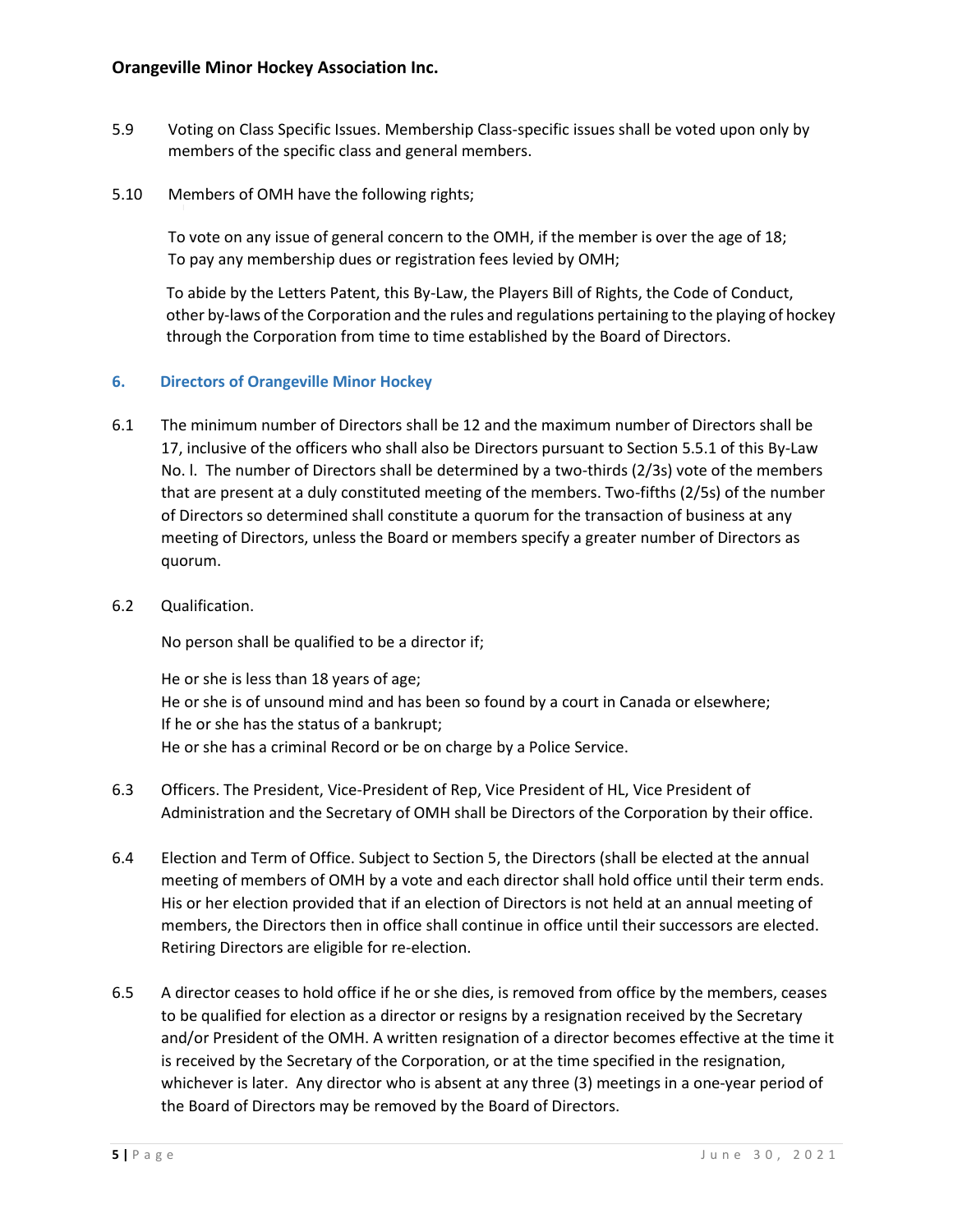- 6.6 The members may by two-thirds vote at an annual or special meeting of the members remove a Director from office. A vacancy created by the removal of a director may be filled at the meeting of the members at which the director is removed.
- 6.7 Vacancies. Subject to action under Sections 5.2 or 5.4, a majority of Directors may fill a vacancy among the Directors. A Director appointed or elected to fill a vacancy holds office for the unexpired term of his or her predecessor.
- 6.8. Succession. The order of succession where an officer for any reason is unable to attend to his or her duties will be President, Vice President of Rep, Vice President of House League, Vice President of Administration and the Secretary. The Board must fill a vacancy among the officers within 30 days. An officer filling a vacancy holds office until the next annual meeting of members of the Corporation.
- 6.9 The Board shall manage or supervise the management of the business and affairs of the OMH. The powers of the Directors may be exercised at a meeting at which a quorum is present or by resolution in writing signed by all the Directors entitled to vote on that resolution at a meeting of the Directors. Where there is a vacancy in the Board of Directors the remaining Directors may exercise all the powers of the Board so long as a quorum remains in office.
- 6.10 Meetings of Directors may be held at any place in Dufferin County in person or virtually

# 6.11 Nominations

The election of Directors shall take place at the Annual General Meeting of the Membership. If the meeting is held in person nominations will be taken from the floor as well as any nomination form provided prior to the AGM to the administrator. If the AGM is held virtually, nominations will be submitted electronically prior to the AGM by a cutoff date. No floor nominations will be accepted during a virtual meeting. Nomination forms for the Board shall be available from the Administrator or website. Nomination form must be completed by all nominees and two (2) nominators who are Members of the Association. Should a candidate be nominated using a nomination form, for a position and is unsuccessful in obtaining that position, they may apply for any open position they are qualified for. All unassumed positions will be posted to the Minor Hockey website following the AGM.

# 6.12 No Proxies

Proxies will not be permitted. Members must be present in person at Additional General Meetings and Annual General Meetings of the Membership in order to exercise their voting rights in relation to matters coming before an Additional General Meeting or an Annual General Meeting of the Membership.

# **7. Officers / Directors**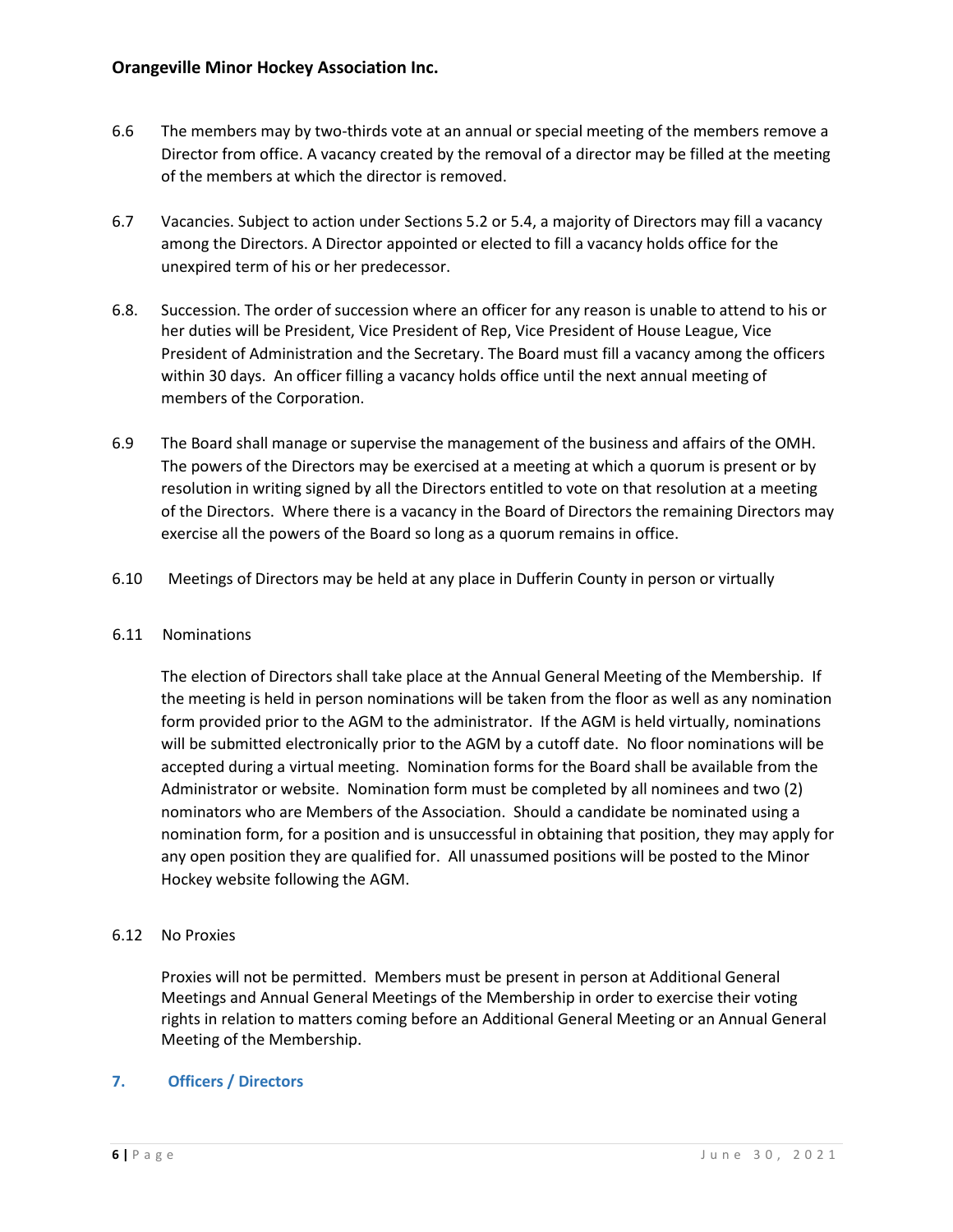Election and Term of Office

- 7.1 The officers shall be elected at the annual meeting of members of the OMH, the election results shall be announced at the annual meeting and each Officer or Director shall hold office until their term expires. If an election of an Officer or Director is not held, the Officer or Director then in office shall continue in office until his or her successor is elected. Incumbent Officers or Directors are eligible for re-election. Any member of the OMH eligible to serve as a director of the OMH is eligible to serve as an officer of OMH if the meet the criteria.
- 7.2 The following Officers (President, Vice President Rep and Secretary), shall be voted into office for two (2) years on the odd year
- 7.3 The following Officers (Vice President House League and Vice President Administration), shall be voted into office for two (2) years on the even year

#### 7.4 Board Positions

The Board consists of the following positions:

| President                             | Two-year term | Elected |
|---------------------------------------|---------------|---------|
| Secretary                             | Two-year term | Elected |
| First Vice President (House League)   | Two-year term | Elected |
| Second Vice President (House Rep)     | Two-year term | Elected |
| Third Vice President (Administration) | Two-year term | Elected |
| Rep Director 1                        | One-year term | Elected |
| Rep Director 2                        | One-year term | Elected |
| Minor Development / Select Director   | One-year term | Elected |
| Development Director U9 and below     | One-year term | Elected |
| Development Director U10 and above    | One-year term | Elected |
| U7 and below Director                 | One-year term | Elected |
| U9 and below Director                 | One-year term | Elected |
| U11 and below H/L Director            | One-year term | Elected |
| U13 and below H/L Director            | One-year term | Elected |
| U15 and below H/L Director            | One-year term | Elected |
| U21 and below H/L Director            | One-year term | Elected |
|                                       |               |         |

7.5 Eligibility to run as an Officer on the Board, President, Vice President of Rep, Vice President of House League, Vice President of Administration and Secretary are as follows;

To be nominated for President, he / she must have served on the Board as President and/or as Vice President for at least two (2) of the past three (3) terms immediately prior to election

To be nominated for Vice President(s), he / she must have served on the Board as a Director for at least two (2) of the past three (3) terms immediately prior to election

To be nominated for Secretary, must be a current member and be in good standing

7.6 To be nominated for a Director, must be a current member and be in good standing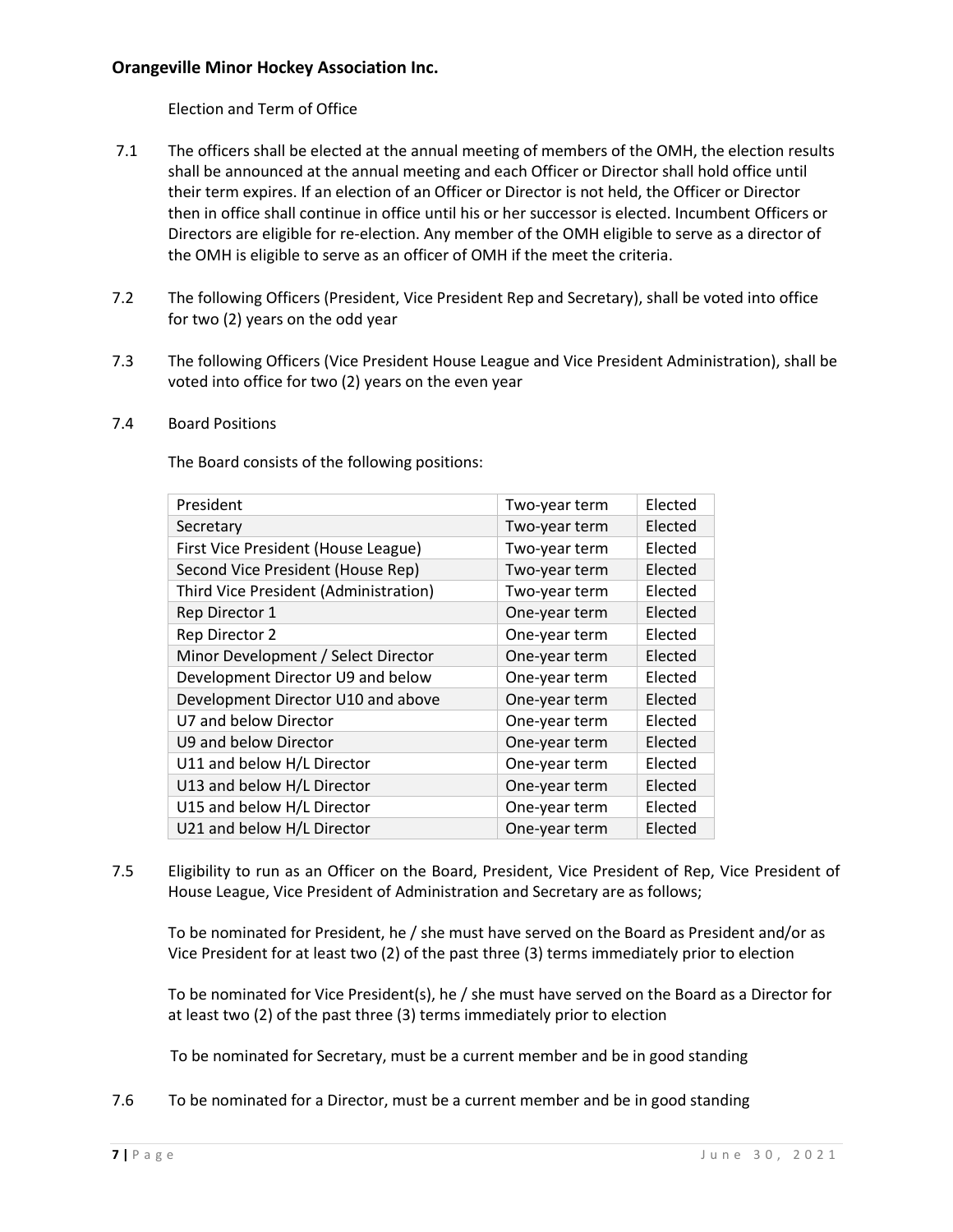7.7 The Board of Directors shall appoint the staff / non-voting Convener, as required A bench staff, staff member or a non-voting Convener can be on the Board of Directors The Board shall set any renumerations paid to staff and/or Conveners

The following staff duties and conveners are listed below but may be altered, changed in its entirety or deleted based upon the Boards discretion at any time.

# **Staff / Non-voting Conveners:**

Office Administrator Bookkeeper Ice Scheduler Tournament Convener Equipment / Jersey Convener Sponsor Convener Other Conveners as the Board recommend

#### **8. Directives and Responsibilities of Officers / Directors**

#### 8.1 Responsibilities of Officers/Directors

#### President:

The President shall:

- a. Oversee all hockey operations for OMH;
- b. Act as Chair of the Board, the Executive Committee, and at all meetings of the Membership;
- c. Exercise general supervision of the Association in accordance with Policies determined by the Board;
- d. Have the authority to assume the duties of any member of the Executive when such a member is unable to act;
- e. Appoint sub-committees and shall be empowered to call meetings of these subcommittees at their discretion;
- f. Be one of the signing Officers of the Association;
- g. Represent the interests of the Association in its dealings with outside organizations, including but not limited to the Town of Orangeville, various departments of the Town of Orangeville, various governing bodies for minor hockey, other hockey Associations which OMH may have dealings;
- h. Oversee the Vice President(s) and Directors and Office Administrator responsibilities

Vice Presidents – Rep and House League

The Vice Presidents shall:

- a. Either shall assume the duties of the President in the absence, for any reason, of the President on direction of the Board
- b. Monitor adherence by the Board to all existing Policies and inform the Board with respect to any inconsistencies between existing Policies and a proposed policy;
- c. Be available to assist any Director requiring assistance in the completion of his or her functions;
- d. Carry out duties as assigned by the Board, the Executive Committee or the President;
- e. May be a signing authority on bank accounts for OMH;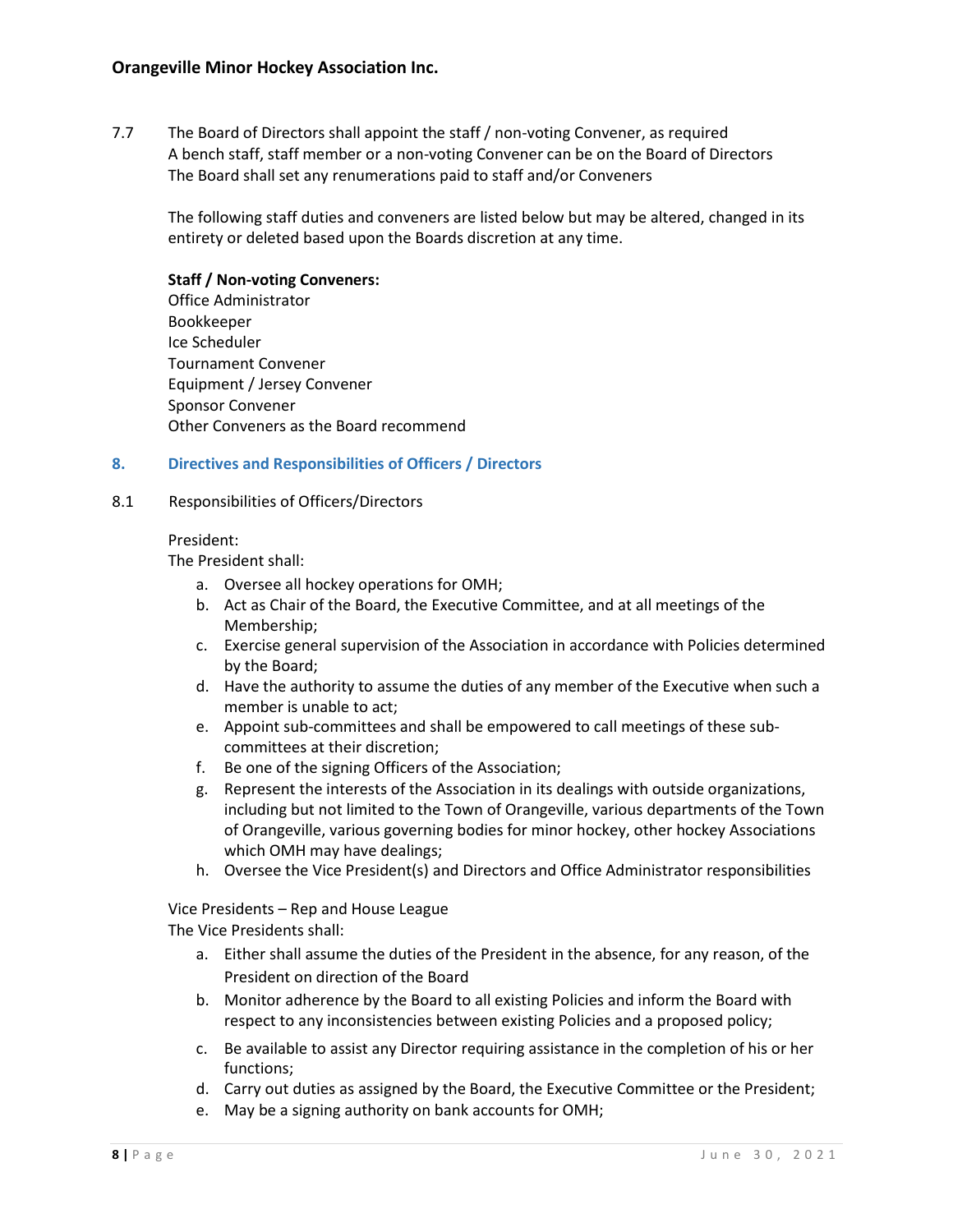- f. Oversee relationship with ORA and all officiating matters and the Rep Vice President shall
- g. Oversee the Minor Development Director along with the Rep Director's; and the House League/Local League Vice President shall also oversee all House League and Local League director's;
- h. Oversee all hockey operations for OMH;
- i. Establish and monitor duties related to all OMH Directors;
- j. Ensure compliance with all policies and procedures pursuant to OMH, OMHA, OHF, HC;
- k. Represent and promote the interests of the Association in relation to any minor hockey associations or leagues; and, provide each Director with policies and procedures of the OMH and the OMHA by way of a Director's manual specific to their division.
- l. Attend to the monthly Tri-County meeting or decide for a Board member to Attend;

Vice President – Administrative

The Administrative Vice President shall:

- a. Work closely with the Bookkeeper and oversee the Budgets, daily accounts, Co-chair the Budget Committee;
- b. Carry out duties assigned by the Board, the Executive Committee or the President;
- c. Be available to assist any Director requiring assistance in the completion of his or her functions;
- d. Oversee the Administrator, Ice Scheduler, general office duties;
- e. Oversee the Tournament convener, sponsorship convener, equipment convener;
- f. Oversee Pictures and Jersey tenders

# Secretary

The Secretary shall:

- a. Record or delegate the recording of the minutes of General Meetings of the Membership, Board Meetings and Executive Committee Meetings and ensure that Association records are regularly and properly kept, and all business conducted in accordance with any applicable procedures established by the Board or by the Membership;
- b. Ensure the proper custody of the Association's corporate seal, corporate minutes and resolutions
- c. and other corporate records and documents;
- d. Have a functional, working knowledge of bylaws and OMH regulations, and;
- e. Carry out duties as assigned by the Board, the Executive Committee or the President;
- f. Assisting the Administrator, collect and maintain an updated account of Police Record checks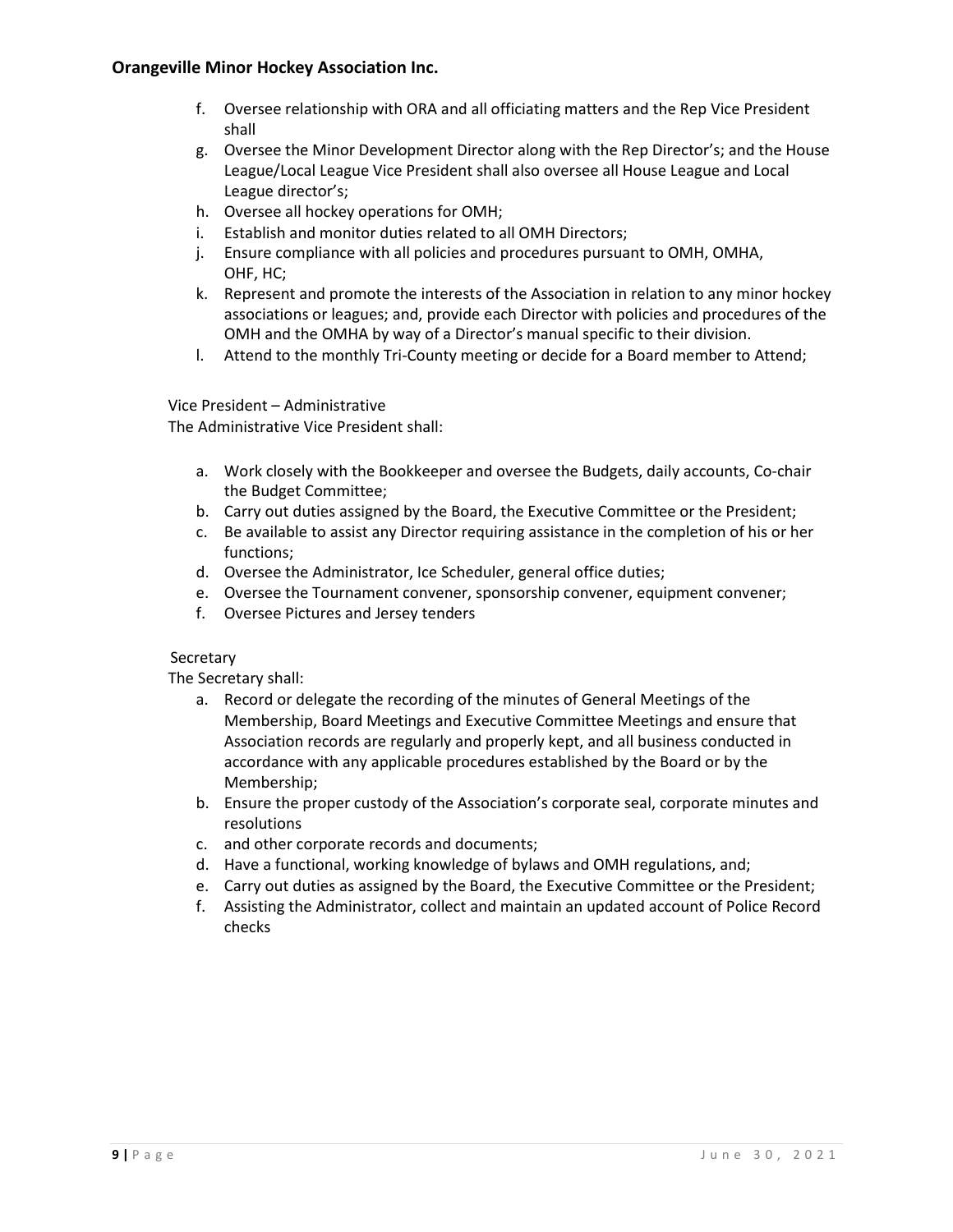Minor Development Director

The Minor Development Director shall:

- a. Meet with Minor Development Directors once or twice a year to discuss league changes, updates, provide feedback;
- b. Attend coaches and manager meetings; meetings are mandatory and held one per year;
- c. Communicate all information from York Simcoe Minor Hockey Association (YSMHA) league to all coaches and managers;
- d. Attend monthly OMH Executive meetings;
- e. Assist coaches and managers throughout the season, be available to answer any questions;
- f. Review, approve and sign all travel and fundraising permits;
- g. Ensure coaches and/or managers submit game details to Hockey office; and, attend Minor Development tryout sessions;
- h. Assist in the selection of Select teams if the Board approves Select teams

#### Rep Directors

The Rep Directors shall:

- a. Endeavor to recruit and train volunteers to perform the functions to operate the Rep Hockey program;
- b. Operate the Rep Hockey Program pursuant to the Policies of the Association;
- c. Monitor Policies relating to Rep Hockey operations provided such Policies shall be and remain consistent with all other Policies of the Association and approved by the Board;
- d. Represent and promote the interests of the Association in relation to any minor hockey associations or leagues;
- e. Resent a report regarding Rep Hockey operations to the Board;
- f. Attend rep try-outs;
- g. Hold regular rep coach meetings; and,
- h. Attend monthly Tri-County Minor Hockey meetings

Preschool, Initiation and U9 Directors

The Preschool, Initiation and U9 Directors shall:

- a. Endeavor to recruit and train volunteers to perform the functions required for the House League program for the Association;
- b. Operate and monitor the Hockey Canada program pursuant to the Policies of the Association;
- c. Present a report regarding the Hockey Canada program at each scheduled Board meeting and a full report to be given at the AGM;
- d. Recommend policy to the Board regarding Hockey Canada program;
- e. Provide each coach with a coach manual;
- f. Hold a pre-season meeting to discuss evaluations and draft procedures;
- g. Hold a draft and division meeting;
- h. Hold a pre-play-off meeting; and,
- i. Be at the Day of Champions and hand out the awards

# U5, U7, U9. U11, U13, U15, U21 Directors

The U 11 and U13 Directors shall:

a. Endeavor to recruit and train volunteers to perform the functions required for the House League program for the Association;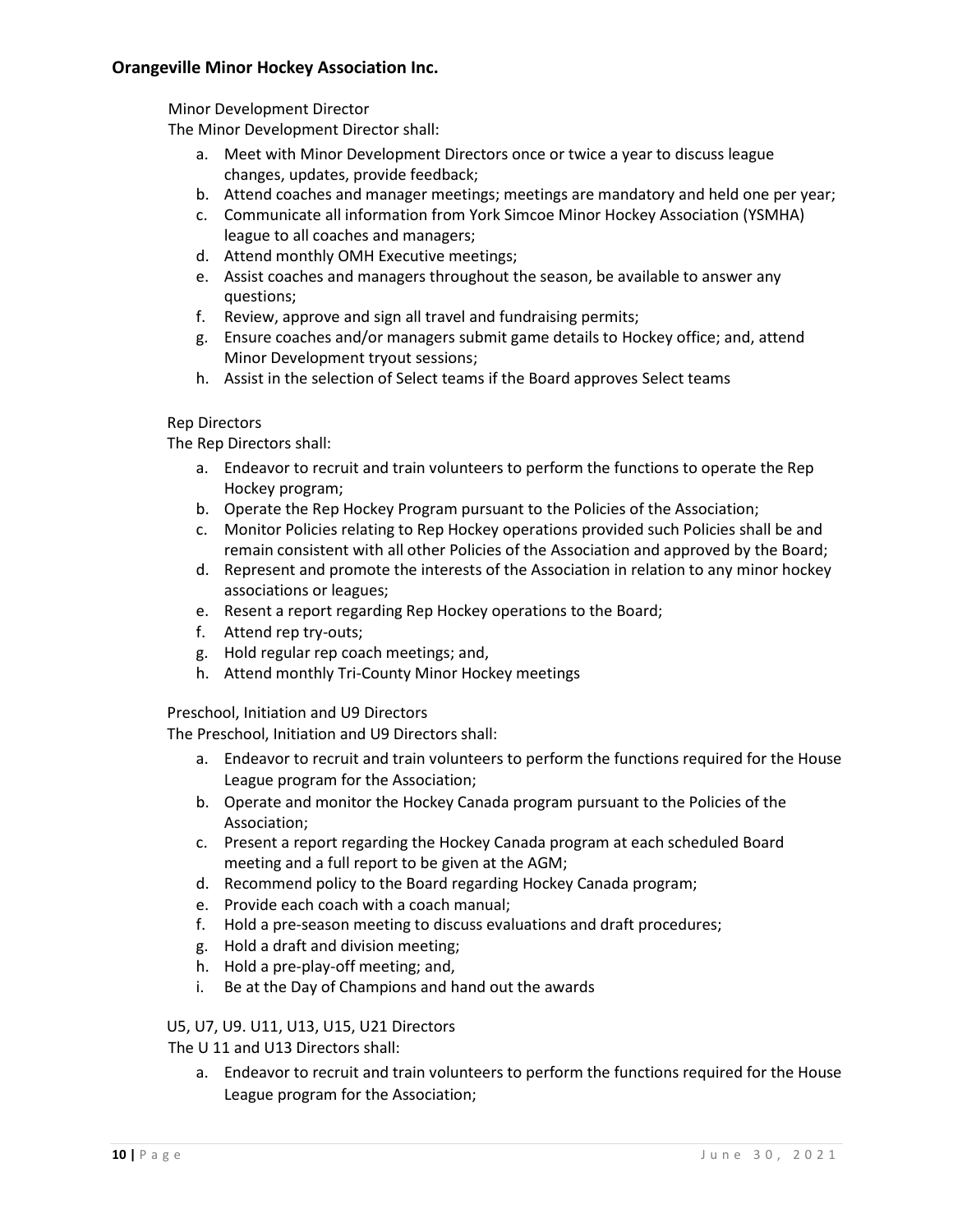- b. Operate and monitor the program pursuant to the Policies of the Association;
- c. Present a report regarding the program at each scheduled Board meeting and a full report to be given at the AGM;
- d. Recommend policy to the Board regarding the program;
- e. Provide each coach with a coach manual;
- f. Hold a pre-season meeting to discuss evaluations and draft procedures;
- g. Hold a draft and division meeting;
- h. Hold a pre-play-off meeting; and,
- i. Be at the Day of Champions and hand out the awards

# Development Directors

The U9 and below Director of Development shall;

- a. Endeavor to recruit and train volunteers to perform the functions required by Hockey Canada;
- b. Operate and monitor the Hockey Canada program pursuant to the Policies of the Association;
- c. Present a report regarding the Hockey Canada program at each scheduled Board meeting and a full report to be given at the AGM;
- d. Recommend policy to the Board regarding Hockey Canada program;
- e. Design and implement Development for these age specific requirements;
- f. Cost out development coaches and recruit on ice help to assist during the on-ice time;
- g. Be available to assist in other areas the Board may require;

The U10 and above Directors of Development shall

- a. Endeavor to recruit and train volunteers to perform the functions required by OMH;
- b. Operate and monitor the OMH program pursuant to the Policies of the Association;
- c. Present a report regarding the program at each scheduled Board meeting and a full report to be given at the AGM;
- d. Recommend policy to the Board regarding the Development program;
- e. Design and implement Development for these age specific requirements;
- f. Cost out development coaches and recruit on ice help to assist during the on-ice time;
- g. Be available to assist in other areas the Board may require;
- h. At no time shall any Director enter the officials dressing room to provide guidance or advice on officiating matters, these issues will be dealt with through the Board with the ORA RIC.

The Board shall create and oversee the Office Administrator, Bookkeeper and Ice scheduler Duties.

# **9. Protection of Directors, Officers and Others**

9.1 Indemnification of Directors and Officers. Subject to the provisions of the Act, the Corporation shall indemnify and save harmless the Directors and officers, their heirs, executors and administrators, and estates and effects, respectively from time to time and at all times from and against: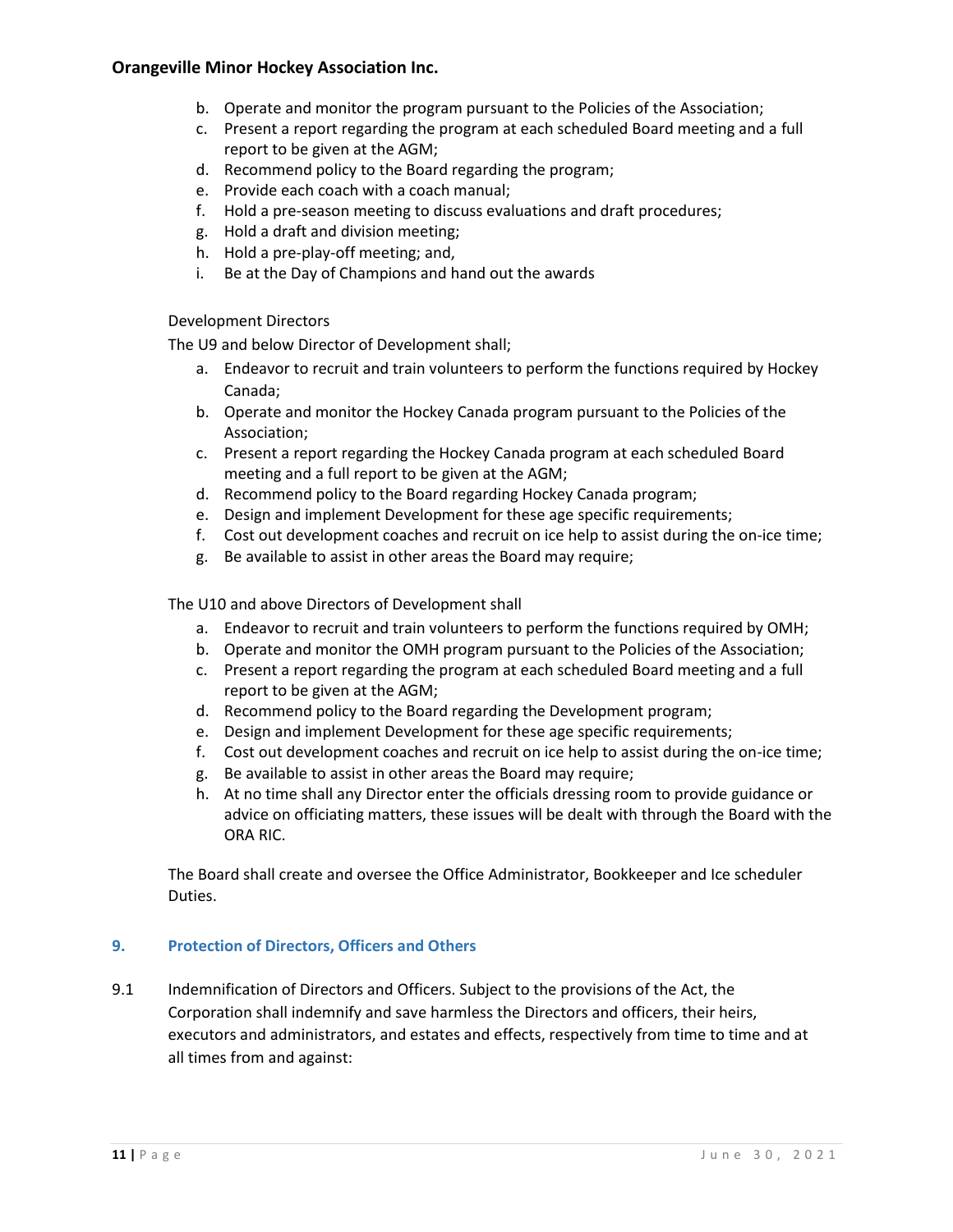All costs, charges and expenses whatsoever that he or she sustains or incurs in or about any Action, suit or proceeding that is brought, commenced or prosecuted against him or her, for or in respect of any act, deed, matter or thing whatsoever made, done or permitted by him or her in the execution in good faith of the duties of his or her office; and

All other costs, charges and expenses that he or she sustains or incurs in or about or arising from or in relation to the affairs except costs, charges or expenses thereof as are occasioned by his or her own willful neglect or default.

9.2 Insurance. The OMH may purchase and maintain insurance for the benefit of any person referred to in the By-Law to the extent permitted by the Act.

# **10. Conflict of Interest**

#### 10.1 Conflict of Interest

Every Director who directly or indirectly has an interest in a proposed or existing contract or transaction or other matter relating to the Association shall make a full and fair declaration of the nature and extent of the interest at a Board Meeting. At which the remaining members of the Board, who are not in conflict, whether the conflicting members will be permitted to participate in the issue in question, will make point a decision

The declaration of a conflict of interest shall be made at the Board Meeting at which the question of entering into the contract or transaction or other matter is first taken into consideration or, if the Director is not at the date of that Board Meeting interested in the proposed contract or transaction or other matter, at the next Board Meeting held after the Director assumes the office

After making such a declaration, no Director shall vote on such a contract or transaction or other matter, nor shall he or she be counted in the quorum in respect of such a contract or transaction or other matter

If a Director has made a declaration of an interest in a contract or transaction or other matter in compliance with this Section, the Director is not accountable to the Association for any profit realized from the contract or transaction or other matter

If a Director fails to make a declaration of interest in a contract or transaction or other matter in compliance with this Section, the Director shall account to and reimburse the Association for all profits realized, directly or indirectly, from such contract or transaction or other matter

#### **11. Board Responsibilities**

#### 11.1 Governance

The Board of Directors shall govern the Association in compliance with the objects, powers, By-Laws and Policies of the Association, Rules of Operation and all applicable laws and regulations. The Board shall govern in accordance with this By-Law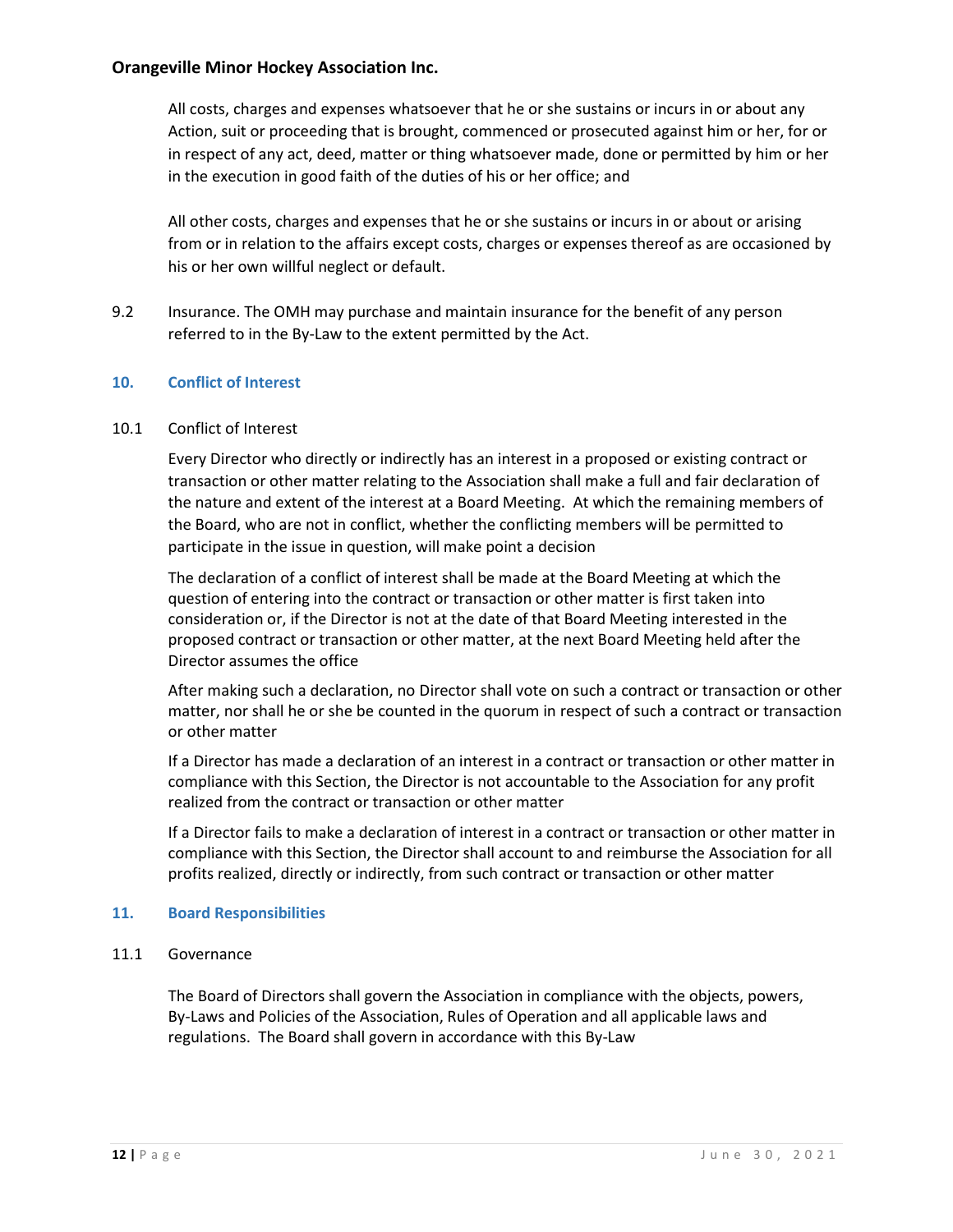#### 11.2 Error in Notice

No error or omission in giving notice for a Board Meeting shall invalidate such Meeting or invalidate or make void any proceedings taken at such Meeting, and any Director may at any time, waive notice of any such Meeting and may ratify and approve of any or all proceedings taken or had thereat

#### 11.3 Adjournment of Board Meetings

Any Board Meeting may be adjourned at any time and from time to time and such business may be transacted at such adjourned Meetings as might have been transacted at the original Meeting from which such adjournment took place. No notice shall be required of any such adjournment

#### 11.4 Indemnification of Directors

Every Director of the Association and his or her heirs, executors, administrators and estate and effects respectively shall from time to time be indemnified and saved harmless by the Association from and against:

all costs, charges and expenses whatsoever that he or she sustains or incurs in or about any action, suit or proceeding that is brought, commenced or prosecuted against him or her for and in respect of any act, deed, matter or thing whatsoever, made, done or permitted by him or her in or about the execution of the duties of his or her office;

all other costs, charges and expenses that he or she sustains or incurs in or about or in relation to the affairs thereof, except such costs, charges or expenses as are occasioned by his or her own willful neglect or default; provided that, no Director of the Association shall be indemnified by the Association in respect of any liability, costs, charges or expenses that he or she sustains or incurs in or about any action, suit or other proceeding as a result of which he or she is adjudged to be in breach of statute unless, in an action brought against him or her in his or her capacity as a Director, he or she has achieved complete or substantial success as a defendant; and,

the Association may purchase and maintain such insurance for the benefit of its Directors as the Board may from time to time determine

# 11.5 Confidentiality

Every Director and Officer of the Association shall respect the confidentiality of matters brought before the Board for consideration In-Camera. A breach of confidentiality by a member of the Board, both elected and or appointed, may result in dismissal from the Board. Confidentiality applies to regular and in-camera sessions, and must be respected and adhered to

#### 11.6 Rules of Operation

Notwithstanding any other provision contained in this By-Law, the Board shall have the power to pass without any confirmation or ratification by the members of the Corporation all necessary rules and regulations as they deem expedient related in any way to the operations of the Corporation, including, without limitation, the conduct of its members, member teams and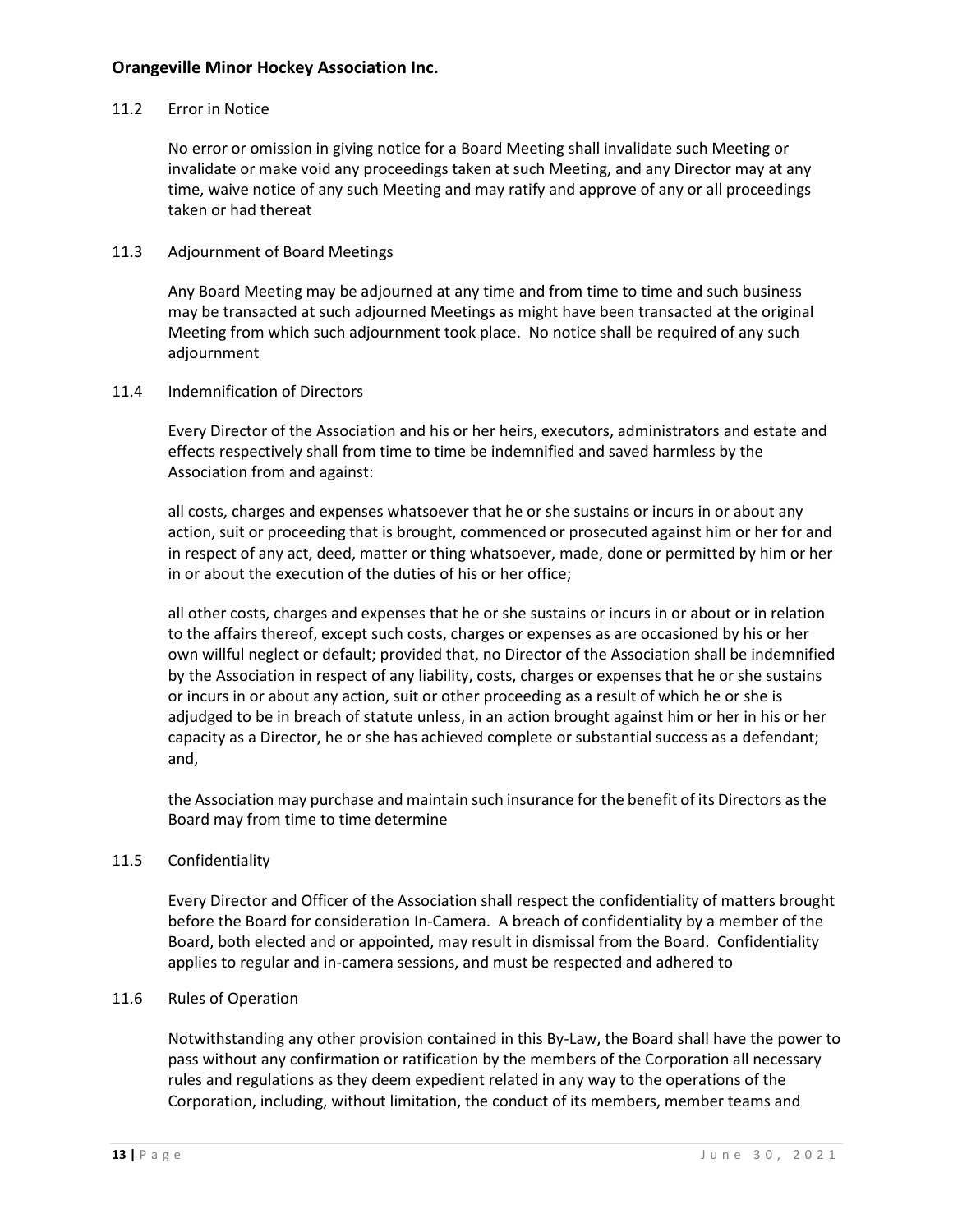guests, provided such rules and regulations are not otherwise inconsistent with the letters patent of the Corporation or this By-Law.

Such prescribed rules and regulations shall have force and effect until the next AGM when they shall be confirmed. In the event of default of confirmation at such AGM, the regulations shall, at and from that time cease to have force and effect

# **12. Conflict Resolution**

12.1 Most conflicts between coaching staffs and parents are simple misunderstandings that can be resolved with ongoing and improved communication throughout the year. If a situation arises that cannot be resolved, then the Board should intervein

# 12.2 Coaches / Parents

All teams are advised to have a parent liaison to be a conduit between parents and the coaching staff. The coaches / parents first point of contact with any concerns regarding the team should go through the parent liaison. If a concern is brought forward, the liaison will work with the coaching staff / parents to resolve any concerns and deal with it within the team. If the issue is not initially resolved to either party's satisfaction, the parent liaison will contact the appropriate Rep or House League Director. The Vice President, Rep or House League will work with the Rep or House League Director and Directors-at-Large before communicating with the parents/coaches to evaluate the concern, and if necessary, observe the team practices and games. The Vice President, Rep or House League, in conjunction with the Rep or House League Director and Directors-at-Large, will then gather the parents and coaches to help resolve the concern. Follow up meetings will be held if required and the OMH Executive will be notified. At no time should the parents or coaches contact other Board members directly as this slows the process down and results in undo delays

# 12.3 Coach / Team and Referee

OMH utilizes Orangeville Referees Association (ORA) for officiating duties. As this is a partnership and officiating are a subjective part of the game, both organizations understand that it is always very tough to keep everyone happy, at all times. Subsequently, any and all referee issues must be sent to the appropriate Director.

Appropriate Directors are the Vice President of Rep, the Vice President of House League and the Minor Development Director. The OMH will then address these issues with either our partner in the ORA or the OMHA and will email a response as soon as possible

# 12.4 Alcohol / Illegal Substance Policy

While away at tournaments, the organization understands that parents will, from time to time, get involved in a social setting, whereby alcohol will be present. As OMH is an organization for youth under the age of 18, at no time is it acceptable, nor is it legal, to have any minors in possession of alcohol or any other illegal substance. Any coach, parent or sibling who is found to have provided a minor with alcohol or other illegal substance while travelling or during any OMH event, will be subject to investigation and the matter will subsequently be reported to the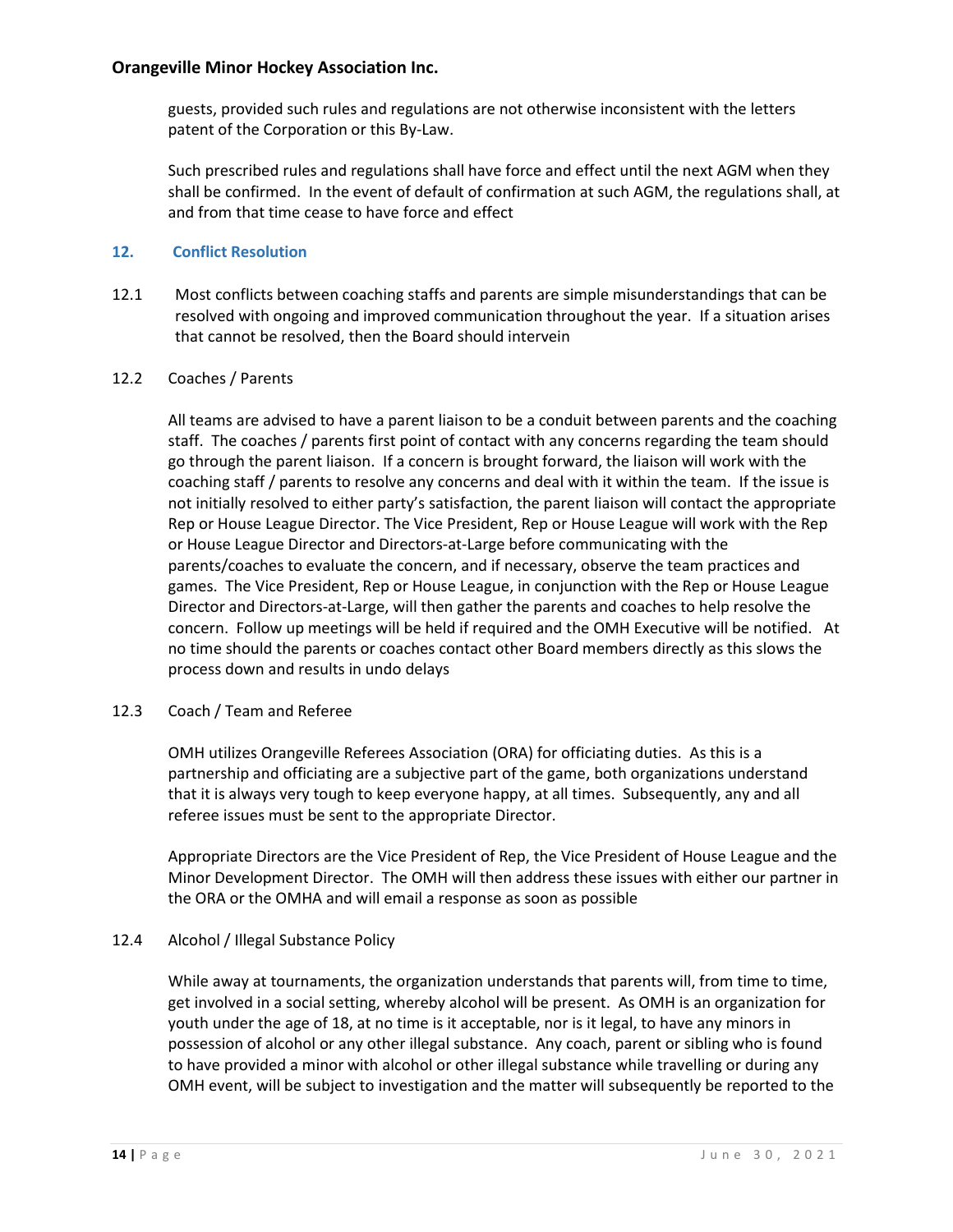authorities. Those in question will also be subject to discipline from the organization if found guilty of providing a minor with alcohol or a banned substance.

12.5 Tournament Policy

It is the policy of OMH that no AA/AE team is to enter in more than two (2) regular season tournaments and no tournaments during the time period allotted for playoffs. If a team elects to enter in a tournament during the month of April, they may be permitted to do so, however, they need to make sure they are not a Major AA team in their OHF year. The Vice President, Rep must approve all tournaments and no team is permitted to attend more than one (1) tournament that is greater than 150 km away, in one direction

#### 12.6 Minor Development and Select Programs

OMH has seen some success with players moving from Minor Development to AA and AE. Minor Development plays an important role in the development of our players where the numbers begin to support the program. From U10 – U15, the program has seen players movement and development, while at U16 and U18, it has allowed us to keep players in the game that might otherwise leave for a variety of factors. Select teams can be offered if approved by the executive from U5 to U21 only if a division does not offer a Minor Development team. OMHs obligation is to fill our AA / AE teams.

OMHs goals are not to provide every single member with ability to play representative hockey, furthermore that is an earned privilege and not a right.

12.7 Selection of Select Teams

For any Select Team to operate, the following process must be followed:

The Minor Development Director shall reach out to the House League Director and / or Vice President of House League to ensure that this category can support a Select Team based on numbers, available ice time and a variety of other factors.

This process will take place during grading (if possible). If it is concluded that a Select Team is going to be organized, then the interested parties will be informed via email, and a call for players will be put on the website. Two (2) tryouts will take place with assistance from the Minor Development Director. The Select Team will be chosen by the Coach and Board members and possibly with the assistance of independent evaluators. No Select Team will be permitted to skate prior to October 1. Following the selection of a Coach, a Select Team is permitted to enter into two (2) tournaments. Their schedule cannot conflict with that of OMH House League hockey. Practices are limited to once per week and you are not permitted more than 10 exhibition games. OMH, prior to Select Team stepping on the ice, must approve all paperwork, travel permits and extra ice. All Select Teams are responsible for organizing their own ice, jerseys and paraphernalia.

# 12.8 Social Media / Digital Media Policy

In our new age of digital communication, anything can be seen by anyone in a heartbeat. Our membership, players, parents, coaches, managers, trainers, officials, Executive members and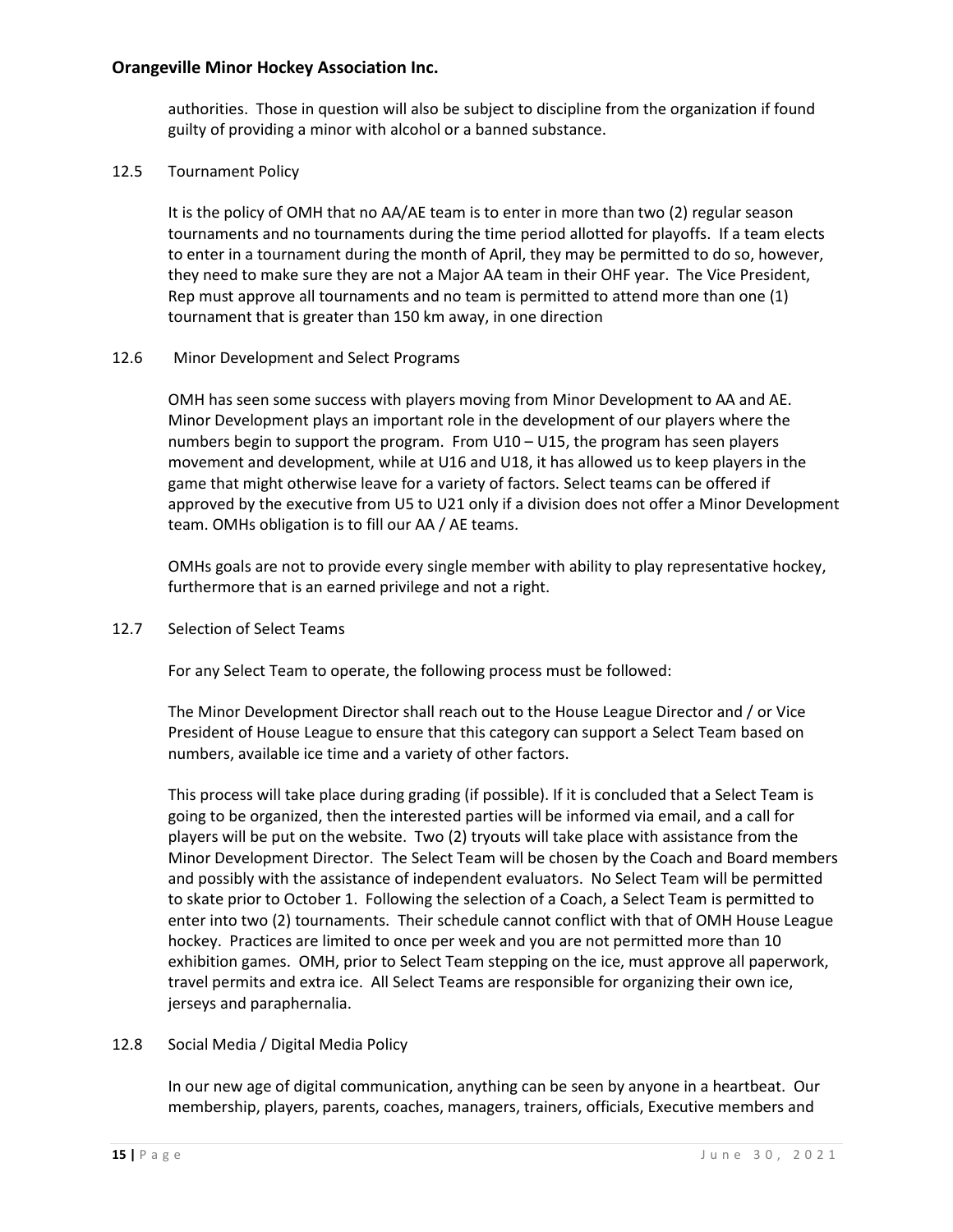volunteers, are required to act appropriately and professionally while using new technologies. This policy covers interactions on Facebook, Instagram, Snapchat, My Space, Tinder, Tumblr, Twitter etc., or any other form of possible social media device capable of networking or communication. No member of OMH shall be permitted to use profane, abusive, discriminatory language or gestures that are in any way directed to any other person or related to any sanctioned hockey activity. Any such behaviour is deemed in violation of this Policy, the guilty party will be subject to discipline, and if severe enough, could possibly lead to a loss of membership and police involvement.

12.9 Non-Sanctioned Leagues organized outside of Hockey Canada

OMH follows the guidelines provided by The OMHA and Hockey Canada as outlined in memorandums pertaining to the involvement of outlaw leagues and Hockey Canada, The OHF and the OMHAs policy on membership involvement.

#### **13. Execution of Documents**

#### 13.1 Execution of Documents

The Board may from time to time appoint any Officer or Officers or any person or persons on behalf of the Association, either to sign documents generally or to sign specific documents. The corporate seal of the Association, when required, shall be affixed to documents executed in accordance with the foregoing

#### 13.2 Books and Records

The Board shall ensure that all necessary books and records of the Association required by the By-Laws of the Association or by any applicable statute are regularly and properly maintained and any contracts or agreements are filed for safekeeping

#### **14. Financial Year**

14.1 The financial year of the Association shall terminate on the  $15<sup>th</sup>$  of April in each year.

# **15. Banking Arrangements**

#### 15.1 Banking Resolution

The Board shall designate, by resolution, the officers and other persons authorized to transact the banking business of the Association, or any part thereof, with the bank, trust company, or other corporation carrying on a banking business that the Board has designated as the banker of the Association, to have the authority to set out in the resolution, including, unless otherwise restricted, the power to:

- a. operate the accounts of the Association with a bank or a trust company;
- b. make, sign, draw, accept, endorse, negotiate, lodge, deposit or transfer any of the cheques, promissory notes, drafts, acceptances, bills of exchange and orders for the payment of money;
- c. issue receipts for and orders relating to any property of the Association; and,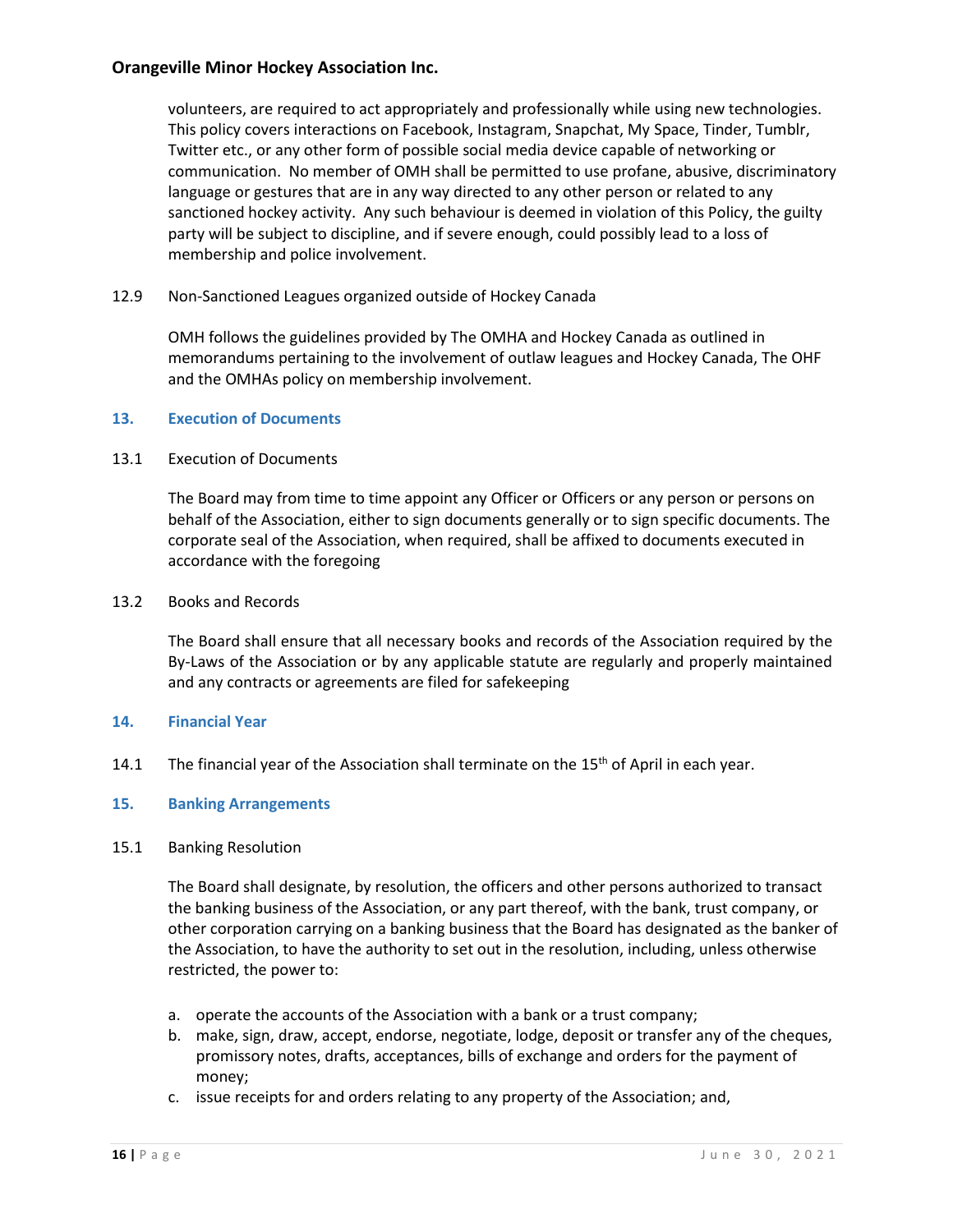- d. authorize any officer of the bank or trust company to do any act or thing on behalf of the Association to
- e. facilitate the business of the Association

# **16. Deposit of Securities**

16.1 The securities of the Association shall be deposited for safekeeping with one or more banks, trust companies or other place or places of safekeeping to be selected by the Board. Any and all securities, so deposited, may be withdrawn from time to time, only upon the written order of the Association signed by such officer or officers, agent or agents of the Association, and in such manner as shall be determined from time to time by resolution of the Board, and such authority may be general or confined to specific instances. The institutions which may be so selected as custodians of the Board shall be fully protected in acting in accordance with the directions of the Board and shall in no event be liable for the due application of the securities so withdrawn from deposit or the proceeds thereof

# **17. Borrowing at the Association**

# 17.1 Borrowing Power

Subject to the limitations set out in the Letters Patent, Supplementary Letters Patent, By-Laws or Policies of the Association, the Board, subject to a maximum of \$5,000, may by Resolution authorize the Association to:

- a. borrow money on the credit of the Association;
- b. issue, sell or pledge securities of the Association; or
- c. charge, mortgage, hypothecate or pledge all or any of the real or personal property of the Association, including book debts, rights, powers, franchises and undertakings, to secure any securities or any money borrowed, or other debt, or any other obligation or liability of the Association

# 17.2 Borrowing Resolution

From time to time, the Board may authorize any Director or Officer of the Association or any other person to make arrangements with reference to the monies so borrowed or to be borrowed and as to the terms and conditions of any loan, and as to the security to be given therefore, with power to vary or modify such arrangements, terms and conditions, and to give such additional security as the Board may authorize, and generally to manage, transact and settle the borrowing of money by the Association

#### **18. Notice**

18.1 Omissions and Errors

The accidental omission to give notice of any Meeting of the Board or Members or the nonreceipt of any notice by any Director or Member or by the auditor of the Association or any error in any notice not affecting its substance does not invalidate any resolution passed or any proceedings taken at the Meeting. Any Director, Member or the Auditor of the Association may at any time waive notice of any Meeting and may ratify and approve any or all proceedings taken thereat.